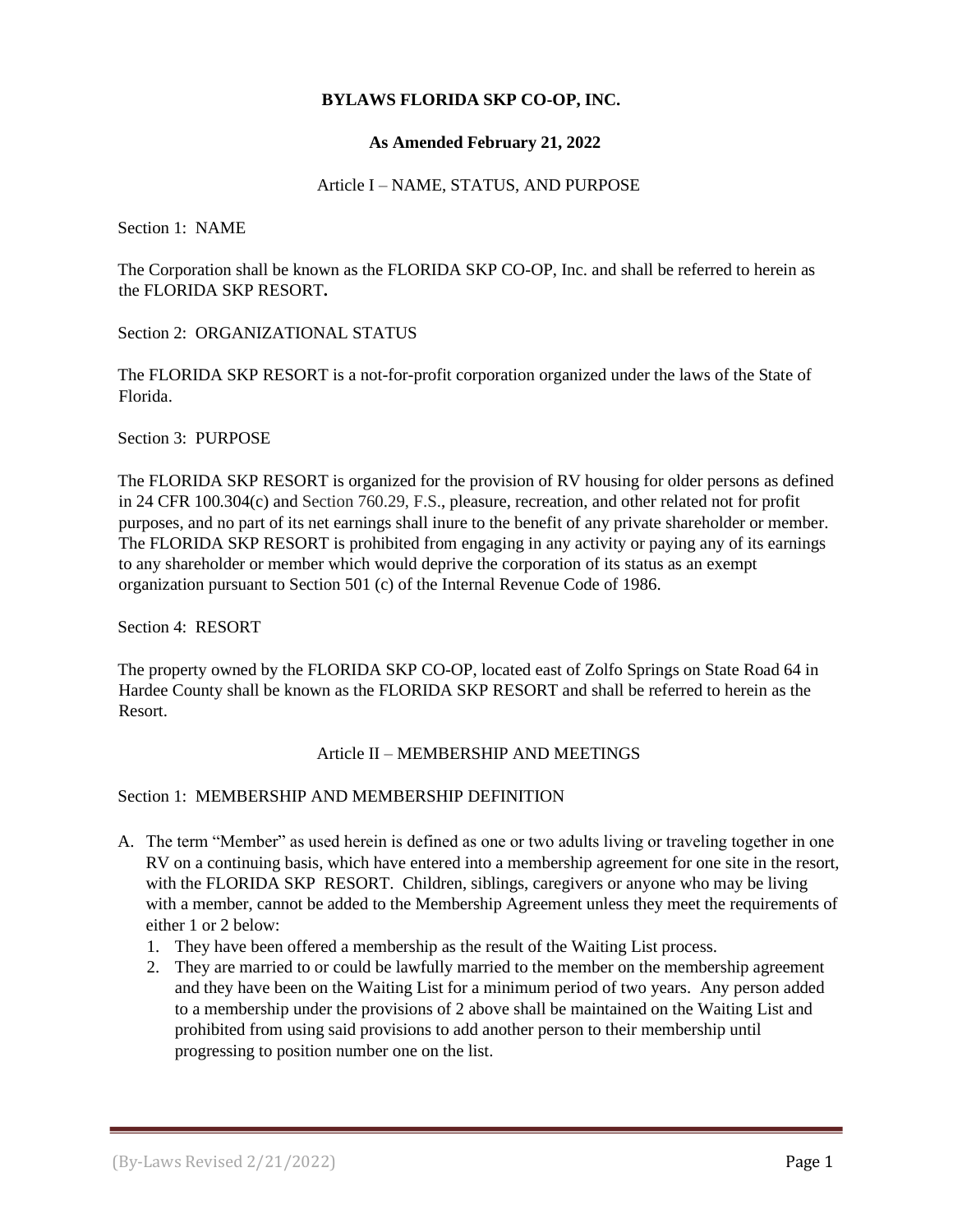B. The term "Entire Membership" as used herein in any Section pertaining to quorums or votes means all memberships in the FLORIDA SKP RESORT on the date of the meeting for which a quorum is being determined or at which a vote is being taken.

Section 2: MEETINGS

- A. There shall be an annual meeting of the membership of the FLORIDA SKP RESORT.
- B. Such annual FLORIDA SKP RESORT meeting shall be held on the first Monday following the fifteenth of February for that calendar year. Notice of the Annual Meeting must be posted in a conspicuous place in the Resort at least 14 continuous days before the Annual Meeting.
- C. Due to unforeseen circumstances, meetings as outlined in "B" above may be re-scheduled by the Board of Directors upon prior notice to all members.
- D. Twenty (20) memberships may file a petition with the Board of Directors to call for a special membership meeting.
	- 1. Such meeting may be called to amend the by-laws and/or standing rules or to remove a Director(s) from the Board of Directors. No such meeting shall be scheduled between April 30 and November 1.
	- 2. A petition shall contain the proposed amendment or other action in writing together with the list of valid member signatures.
	- 3. Upon receiving a valid petition for a special membership meeting, the Board of Directors shall call for and schedule a special meeting of the membership within ten (10) business days in accordance with the prior notice provision.
	- 4. The subject of a petition for a special membership meeting may be filed once between annual meetings of the membership.
- E. All meetings shall be conducted in accordance with ROBERTS RULES OF ORDER, NEWLY REVISED, most current edition. Conflicts will be resolved in favor of the Articles of Incorporation or By-Laws of the FLORIDA SKP RESORT or Florida statutes.
- F. 1. A quorum shall be present to do business.
	- 2. A quorum shall be defined as a majority of the entire membership.
	- 3. A quorum shall be determined by counting the members present plus valid proxies.
	- 4. If prior notice is given of a special meeting to act on a proposal, then, members present, plus valid proxies and absentee ballots shall be counted to determine a quorum.
- G. The Board of Directors may call a special membership meeting with prior notice at its discretion.
	- 1. If a membership is terminated during the 35-day period between the mail-out and vote, any ballot submitted by such terminated membership must be disregarded.
	- 2. If a membership commences during the 35-day period between the mail-out and vote, the new member, upon completion of a signed waiver of the 35-day notice of the vote, shall receive a ballot and may exercise the right to vote.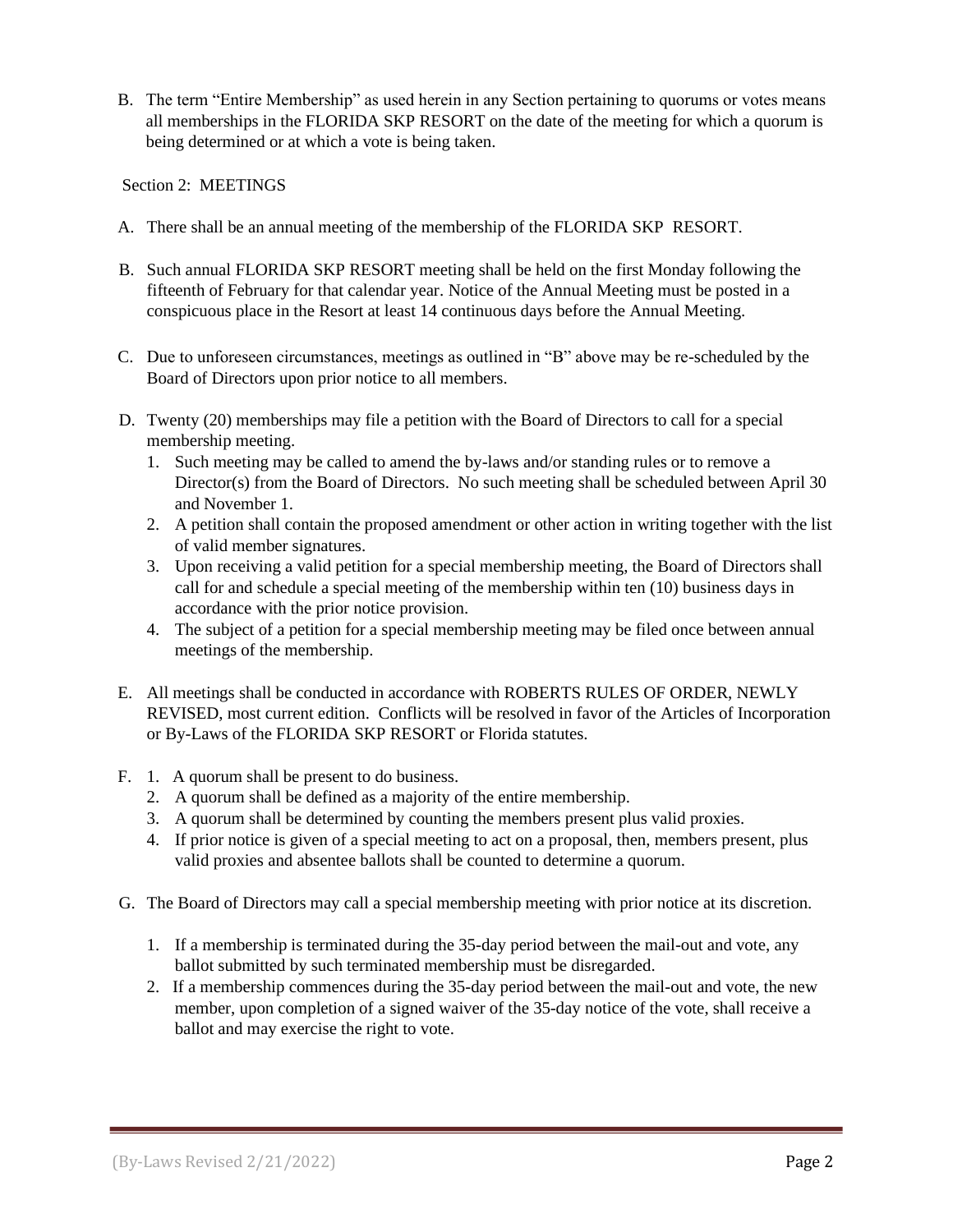## I. NOTICE BY ELECTRONIC MAIL

1. Any meeting notice or information required to be given to members may be given by electronic mail to any member who has consented to such methods of delivery in writing. Consent may be withdrawn in writing or by electronic mail at any time but such withdrawal shall not affect the validity of a notice or material already sent.

## Section 3: MEMBERSHIP REQUIREMENTS

- A. A prerequisite for membership in the FLORIDA SKP RESORT shall be a valid membership in Escapees, Inc. When two individuals desire to share a membership in the FLORIDA SKP RESORT, both individuals shall satisfy the prerequisite.
- B. Member must agree to enter into membership agreement for a permanent site, which membership shall not be a part of the member's estate.
- C. To retain his/her or their membership, member must abide by the By-Laws and Standing Rules of the FLORIDA SKP RESORT.
- D. A certificate of membership issued to one individual, may be re-issued at a later date to add a second individual, adhering to the requirements of Section 1 of this Article. No charge shall be levied.
- E. Required minimum age to qualify for membership.
	- 1. Effective February 20, 2018 no applicant shall be granted membership unless such applicant has attained an age of 55 years of age or is applying for a two person membership with the co applicant having attained an age of 55 years. Provided however, that this requirement shall not apply to persons on the Active Wait List as of February 19, 2018.
	- 2. Any portion of any rule, procedure, or process related to acquiring or granting of membership in existence or practice before February 20, 2018 that is inconsistent with paragraph B. above is repealed to the extent necessary to effectuate the implementation and enforcement of the Bylaws and Standing Rules as housing for older persons for the RESORT. Rules or procedures may be adopted on or after February 20, 2018 exempting persons from the age requirement of paragraph E. 1 above. Such rules or procedures shall provide that in no case shall an additional exemption be granted if it would cause the total number of memberships composed entirely of persons under age 55 in the RESORT to exceed 12 at the time the membership is granted.

## Section 4: MEMBER RESPONSIBILITIES

- A. Members shall not attempt to impose personal preferences on other members or management.
- B. Member shall maintain assigned site in such a manner that it will be a source of pride to the FLORIDA SKP RESORT, as defined in the Standing Rules.
- C. Member shall share knowledge, labor and time towards the betterment of the FLORIDA SKP RESORT and shall serve on committees and Board of Directors as needed.
- D. Member is responsible for the actions of, and for any damages done by, persons living in his/her or their RV.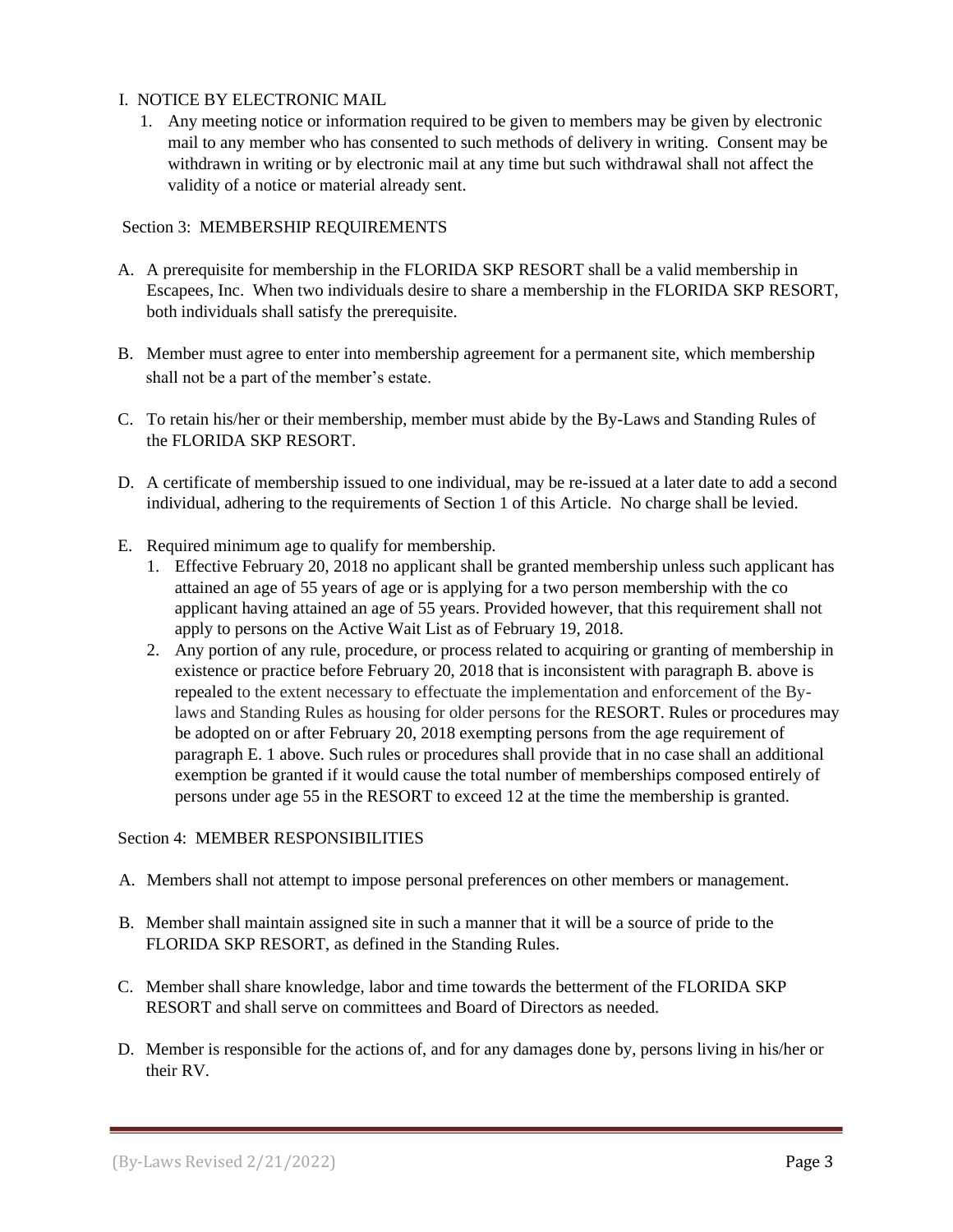- E. Member is responsible for the actions of his/her or their guest, and financially responsible for any damages or bills owed to the FLORIDA SKP RESORT.
- F. Member is responsible for the actions of and any damages caused by his/her or their pets, and shall agree to abide by the Standing Rules in regard to the control and care of their pets.
- G. Member is responsible for prompt payment of utility billings and maintenance fees when due.
- H. Member is responsible for prompt payment of fees and fines levied by the Board of Directors and assessments approved by the membership of the FLORIDA SKP RESORT.
- I. In instances where a member is delinquent (past 30 days) in payment of maintenance fees, fines, utilities and/or taxes, he/she will be charged an additional 1½ percent per month. Not to exceed 18 percent annually. To the extent interchange hereunder exceeds the legal permitted interest rate; the interchange hereunder shall be reduced to the legal rate.

## Section 5: RIGHTS AND PRIVILEGES

- A. Members have the right to request amendments or changes to the By-Laws, or Standing Rules and to vote on amendments or changes.
- B. A member has the right to hold any office, to attend general membership meetings and to attend Board of Directors' meetings.
- C. No member shall have the right to sell, give, will, or in any manner transfer his membership interest to any other person or persons other than the FLORIDA SKP RESORT.
- D. No member has the right to pledge his membership interest as security for a loan, debt, or obligation.
- E. A member has the right to vote as provided in the By-Laws.
- F. A member has the right to have a hearing before the Board of Directors if fees or fines are disputed.
- G. As a last resort, if a member or the Board of Directors cannot come to a resolution of a dispute; they may consider outside arbitration in accordance with Florida Statutes.

## Article III – ASSESSMENTS, FEES AND FINES

## Section 1: DEFINITIONS OF TERMS

- A. An "Assessment" as used herein means: Any payment that is equally shared by all members and is determined to be for the specific benefit of the FLORIDA SKP RESORT. Such assessments shall be considered as additional investments.
- B. A "Fee" as used herein means: An amount levied against all members by the Board of Directors and shall apply to all members. A fee is not to be considered any part of a member investment.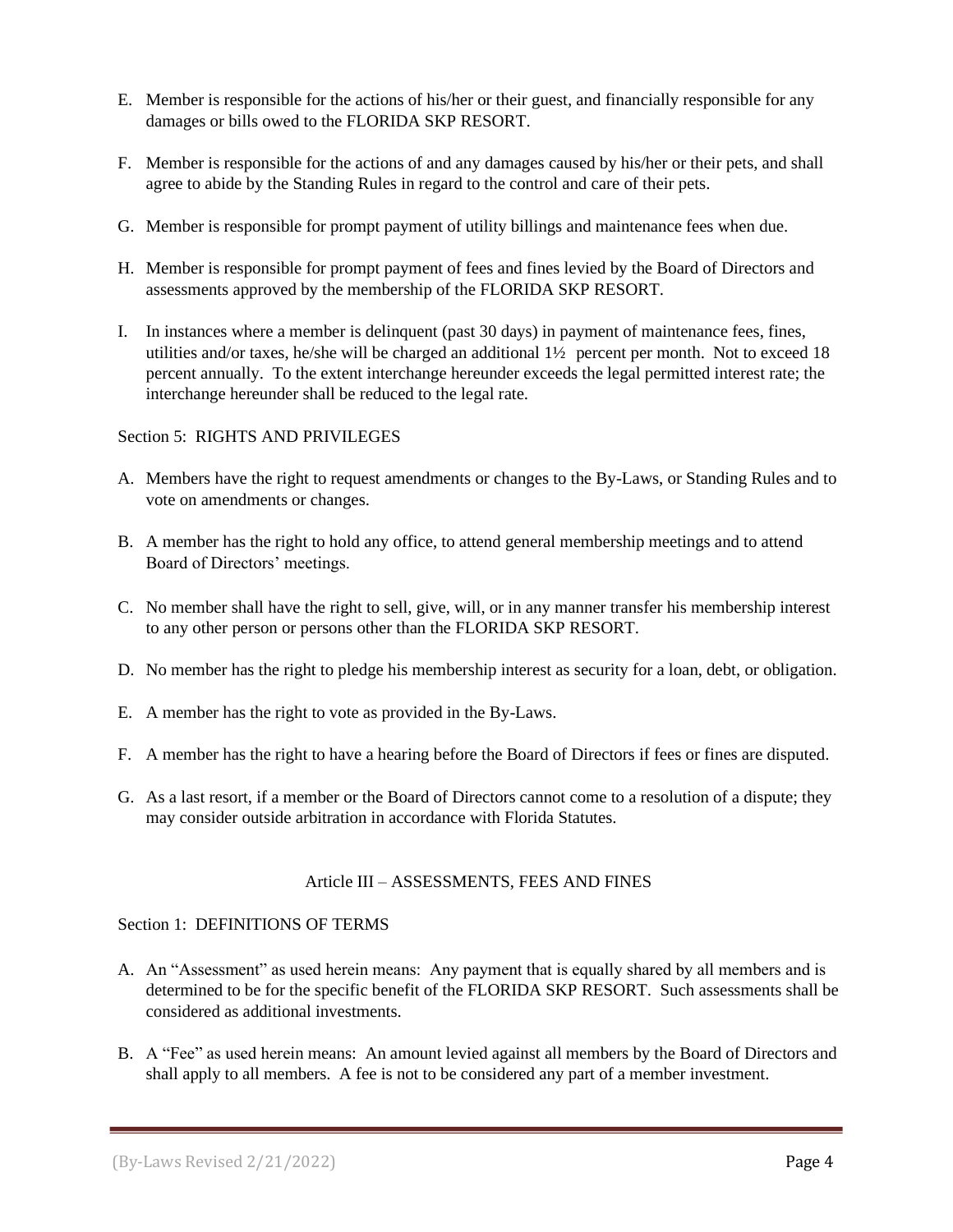- C. A "Fine" as used herein means: An amount levied to a member for a violation of the Standing Rules or failure to make timely payments of assessments, fees or any other payments due to the FLORIDA SKP RESORT.
- D. A "member not in good standing" means that the member is delinquent in payment of any fees, fines or assessments or in habitual violation of the Standing Rules or By-Laws.

## Section 2: METHOD OF IMPOSITION

- A. Assessments shall be equally divided among all members, and shall require an affirmative 2/3 majority vote of the entire membership after proper notification.
- B. Fees shall be established by the Board of Directors.
- C. Fines shall be imposed by the Board of Directors.

## Article IV – MEMBERSHIP TERMINATION

## Section 1: CAUSES

- A. Any member may withdraw from membership voluntarily.
- B. The death of a single member or the death of the survivor of a member as named on the membership certificate.
- C. Any member whose behavior is detrimental to the reputation of the FLORIDA SKP RESORT.
- D. Any member who continues to ignore the Standing Rules.
- E. Any member who becomes a disruptive influence in the operations of the FLORIDA SKP RESORT.
- F. Any member who fails to comply with membership requirements as set forth in Article II, Section 3A, or any member who fails to pay assessment fees or fines,
- G. An individual may be removed as a member from a membership certificate upon receipt of documentation. Such documentation is defined in Article IV, Section 3D.
- H. Any member shall have the right to have a hearing before the Board of Directors prior to a termination of membership. If such termination cannot be resolved to the member's satisfaction, then he/she shall have the right to a hearing before the FLORIDA SKP RESORT membership.

## Section 2: PROCEDURE FOR INVOLUNTARY TERMINATION

- A. Members must be notified in writing by the Board of Directors:
	- 1. Stating the nature of the infraction.
	- 2. Stating the actions which the member is entitled to take.
	- 3. Stating a date not less than ten (10) days from the date of the notification by which the member must respond.
	- 4. This notification must state that failure to respond will result in termination.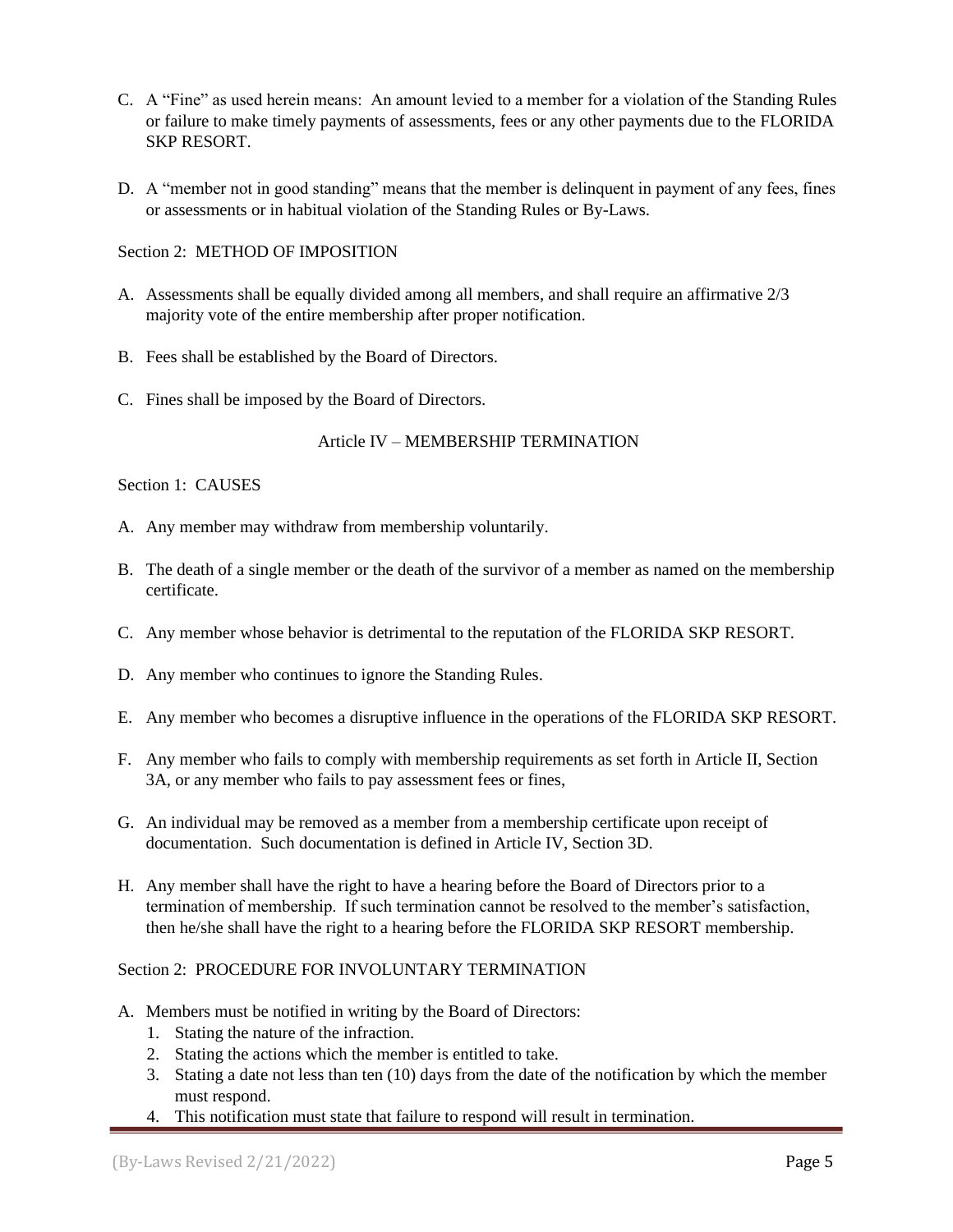- 5. This notification must be delivered to the member by two members of the Board of Directors or by Certified, Return Receipt mail.
- B. The member may request a hearing before the Grievance Committee, but is not required to do so. Such request must be made in writing within ten (10) days after the notification has been received by the member.
- C. If the Grievance Committee, working with all parties cannot resolve the problem within ten (10) days of the request for a hearing then (except for a grievance between the Board of Directors and a member):
	- 1. The member may request a hearing before the Board of Directors.
	- 2. The request for a meeting with the Board of Directors must be made in writing.
	- 3. This request must be made within ten (10) days from the date of completion of the hearing with the Grievance Committee.
- D. If the member is not satisfied with the decision of the Board of Directors, or if the grievance is between the Board of Directors and a member, the member may request in writing a hearing before a properly called meeting of the entire membership. Such request must be made within ten (10) days after the meeting with the Board of Directors. A two-thirds (2/3) vote of the entire membership is required to approve the termination.
- E. When a final decision to terminate has been made pursuant to this procedure, the Board of Directors shall order the termination, and notify the member of the specific date of termination.

# Section 3: COMPENSATION

- A. Upon termination of membership whether voluntary or mandatory, the property held by such member under a membership agreement shall revert to the FLORIDA SKP RESORT. Upon the release, assignment, and receipt of payment for said membership, the FLORIDA SKP RESORT shall compensate the terminated member or his/her estate in the case of death as set forth in Article IV, Section 1. B., up to, but not to exceed, the total value of his/her original investment, assessments and improvements, less depreciation where applicable, in accordance with the rules of appraisal contained in the Standing Rules.
	- 1. In the event of the member or members' death, refer to the P.O.D. (Pay on Death) document in the members' file. If there is no P.O.D., the estate of said member or members shall be compensated.
- B. Any assessments, fees, fines, or any other money due to the FLORIDA SKP RESORT for damages to FLORIDA SKP RESORT property or site of another member, or any obligation of a guest of the terminating member, shall be deducted from the amount due to the terminated member.
- C. Compensation due because of termination shall be paid within ten (10) business days after membership reassignment and payment in full by the new holders of the membership and funds have been credited to the FLORIDA SKP RESORT account.
- D. Compensation will be paid by check, payable to both members, e.g., John Doe and Mary Doe, unless the membership is for a single individual. In the event of a divorce, the check will still be made payable to both individuals, as above, unless one of the individuals has furnished a document signed and notarized by an authorized officer of a court of law authorizing payment to the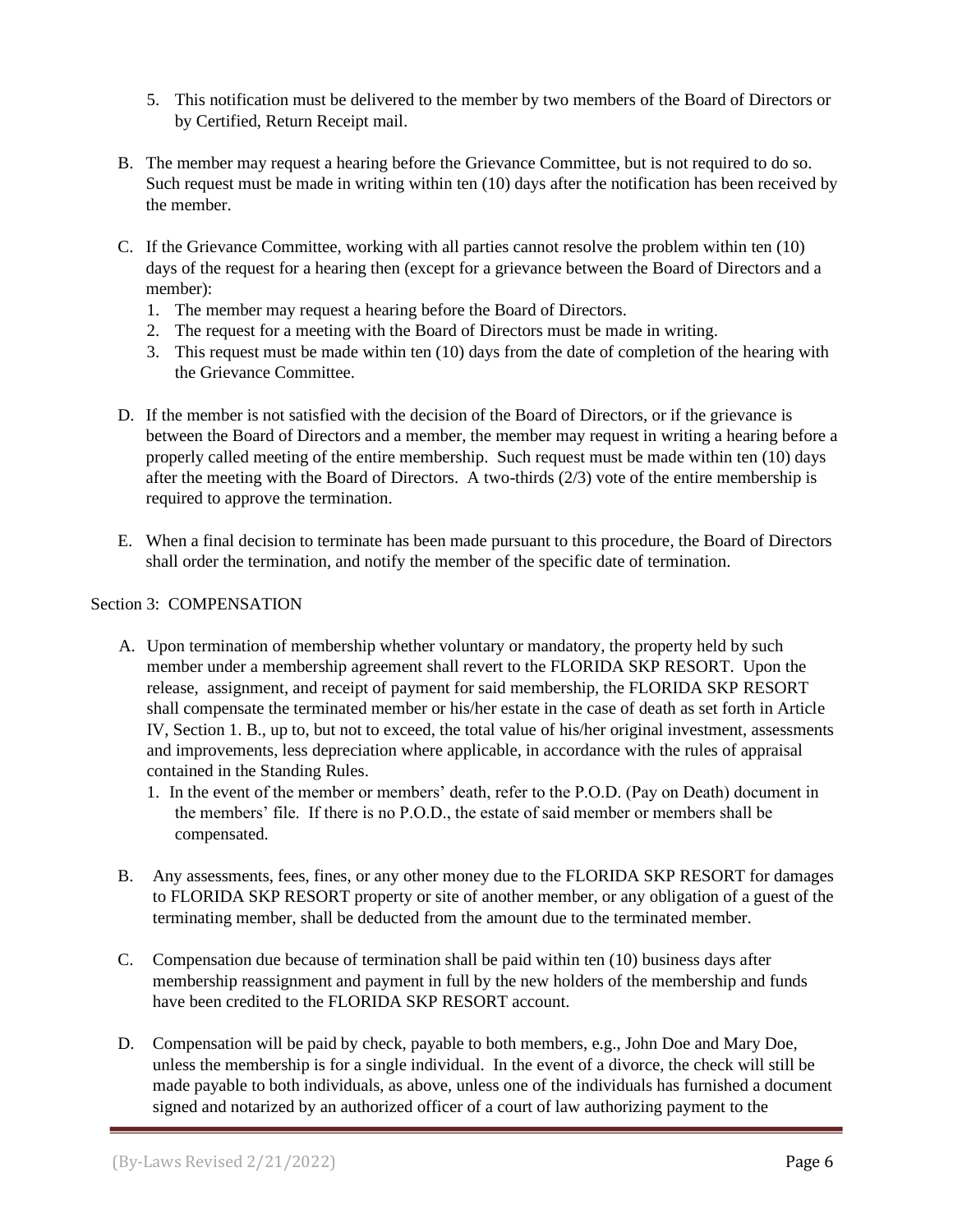individual. Document must contain the name of the court, date of decision, time and place of recording the settlement.

## Article V – FLORIDA SKP RESORT GOVERNMENT

Section 1: BOARD OF DIRECTORS

- A. The size of the Board of Directors shall be seven (7).
- B. All terms of members of the Board of Directors shall be for two years; four (4) shall be elected in Even number years and three (3) in odd numbered years.
- C. Directors do not need to be residents of the State of Florida, but do need to be members in good standing of the FLORIDA SKP RESORT.
- D. A Director may be removed from the Board of Directors by a majority vote of the entire membership.
- E. A Director may resign from his or her office.
- F. Vacancies may be filled by a majority vote of the Board of Directors to serve until the next election of the Board of Directors. The member elected at the annual meeting will serve the remainder of the unexpired term.
- G. Board of Directors shall serve without compensation.
- H. Membership of the Board of Directors shall be limited to one (1) person per membership.
- I. Directors may not serve more than two (2) consecutive terms. Members appointed to fill unexpired vacancies shall be considered to have served a full term if the time of service is greater than one (1) year.

Section 2: DUTIES AND RESPONSIBILITIES

- A. The Board of Directors shall manage the business affairs of the FLORIDA SKP RESORT. To ensure continuity in FLORIDA SKP RESORT affairs, all legal business or conferences and/or negotiations with the various governments, and all financial transactions and/or negotiations involving more than the amount specified in the Standing Rules shall be conducted with more than one Director present.
- B. Each member of the Board of Directors shall have one vote on any question of operation, management, improvements, purchases, legal, financial, or governmental matters.
- C. The Board of Directors shall elect the officers of the Board of Directors after each meeting of the membership where Directors are elected.
- D. The Board of Directors shall appoint or hire, at the Board of Directors' discretion, park attendants and other staff as required for the operations of the Resort.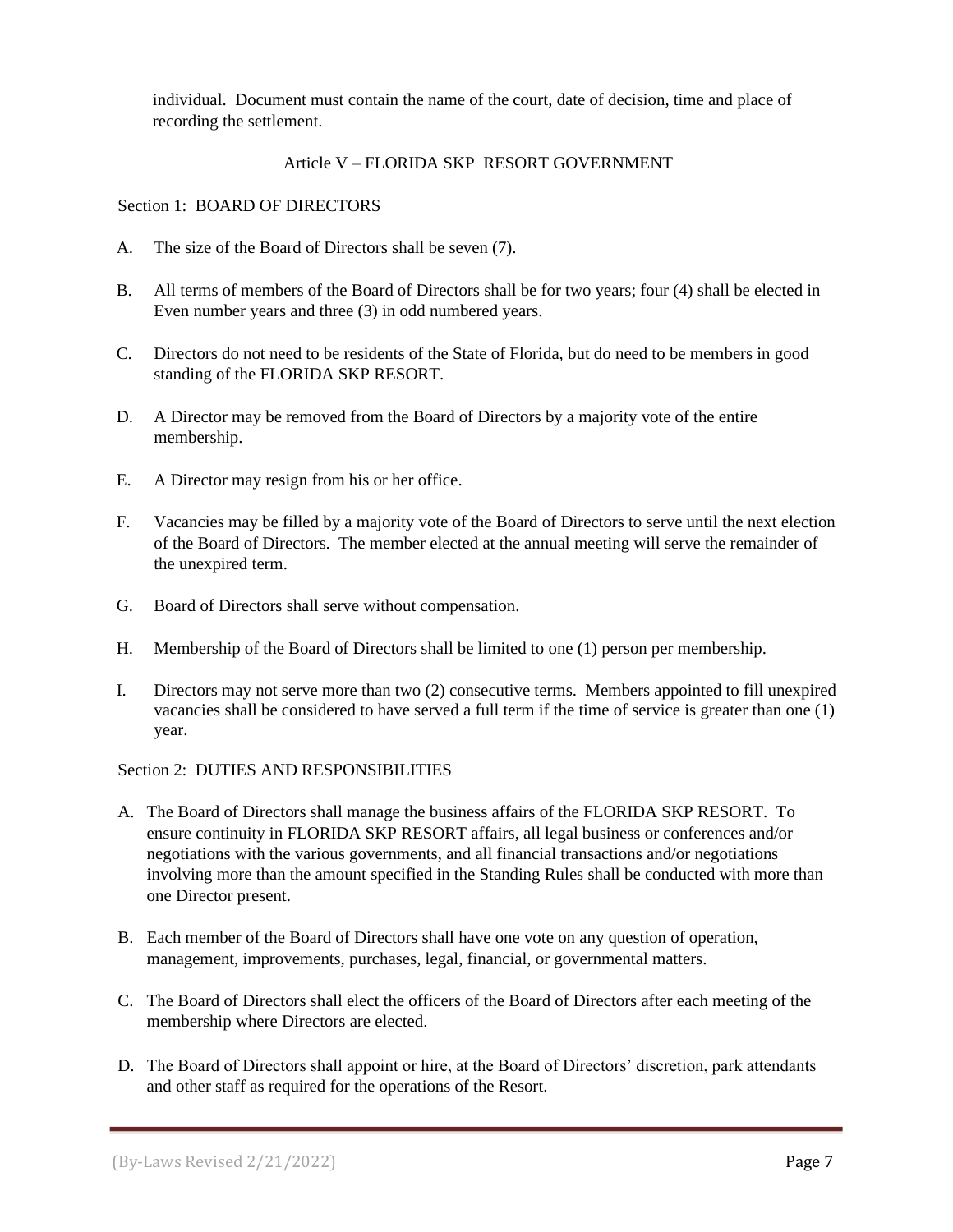- 1. The park attendants shall receive their instructions from and shall report only to one member of the Board of Directors for the operation of the Resort.
- 2. The park attendants of the Resort shall not serve on the Board of Directors.
- E. The Board of Directors shall appoint members to the standing committees per Article VII and may appoint special committees as deemed necessary.
- F. The Board of Directors shall adopt a certificate of membership to be presented to each member who has a fully paid membership interest in the FLORIDA SKP RESORT. This certificate must be surrendered upon termination.
- G. The Board of Directors shall monitor the total occupancy of the sites and its effect on the use of the amenities of the Resort including water, sewage, clubhouse, swimming pool, laundry, and bath houses. If usage presents a problem, the Board of Directors shall propose to the membership an amendment to the By-Laws to limit occupancy.
- H. The FLORIDA SKP RESORT records will be maintained in the Resort office and be made available to any member by appointment during normal business hours.
- I. In order to administer the affairs of the FLORIDA SKP RESORT in an effective and legal manner during the summer months, usually from April 30 through November 1, the Board of Directors may appoint an executive committee composed of not less than three members of the Board of Directors. An executive committee shall have the power to administer only the routine affairs of the FLORIDA SKP RESORT in accordance with the standing rules and Board of Directors' administrative actions.

 An executive committee may temporarily suspend the standing rules only when there is a clear and present emergency which threatens the FLORIDA SKP RESORT and whose resolution cannot wait for a meeting of the full Board of Directors or the membership. An executive committee shall inform the full Board of Directors by mail of its actions as they occur. All business transacted by an executive committee shall be reported to the Board of Directors at its next meeting.

- J. The Board of Directors shall not have the power or authority to pledge the good faith and credit of the FLORIDA SKP RESORT without an affirmative two-thirds (2/3) vote of the entire membership.
- K. The monies held in the reserve fund can only be used for its intended purpose, i.e. a reserve to repair/replace existing facilities. This fund cannot be used for capital improvements or expansion of the Resort or its facilities. Likewise, moneys in the contingency fund can only be used for its intended purpose, i.e. financing critical or emergency actions the Board of Directors must take for the operation of the Resort for which no reserve funds are available. This fund cannot be used for capital improvements or expansion of the Resort or its facilities. Also, moneys obtained by fees (annual dues) can only be used for current operating expenses and cannot be used for capital improvements or expansion of our resort or its facilities.
- L. The Annual Budget shall be prepared by the Finance Committee and submitted to the Board of Directors for their approval no later than December 5 of each year.
	- 1. Budget Procedures
		- a. The Board of Directors shall mail, hand deliver, or electronically transmit to each membership at the address last furnished to the FLORIDA SKP RESORT, a copy of the proposed annual budget of common expenses to the members not less than 14 days prior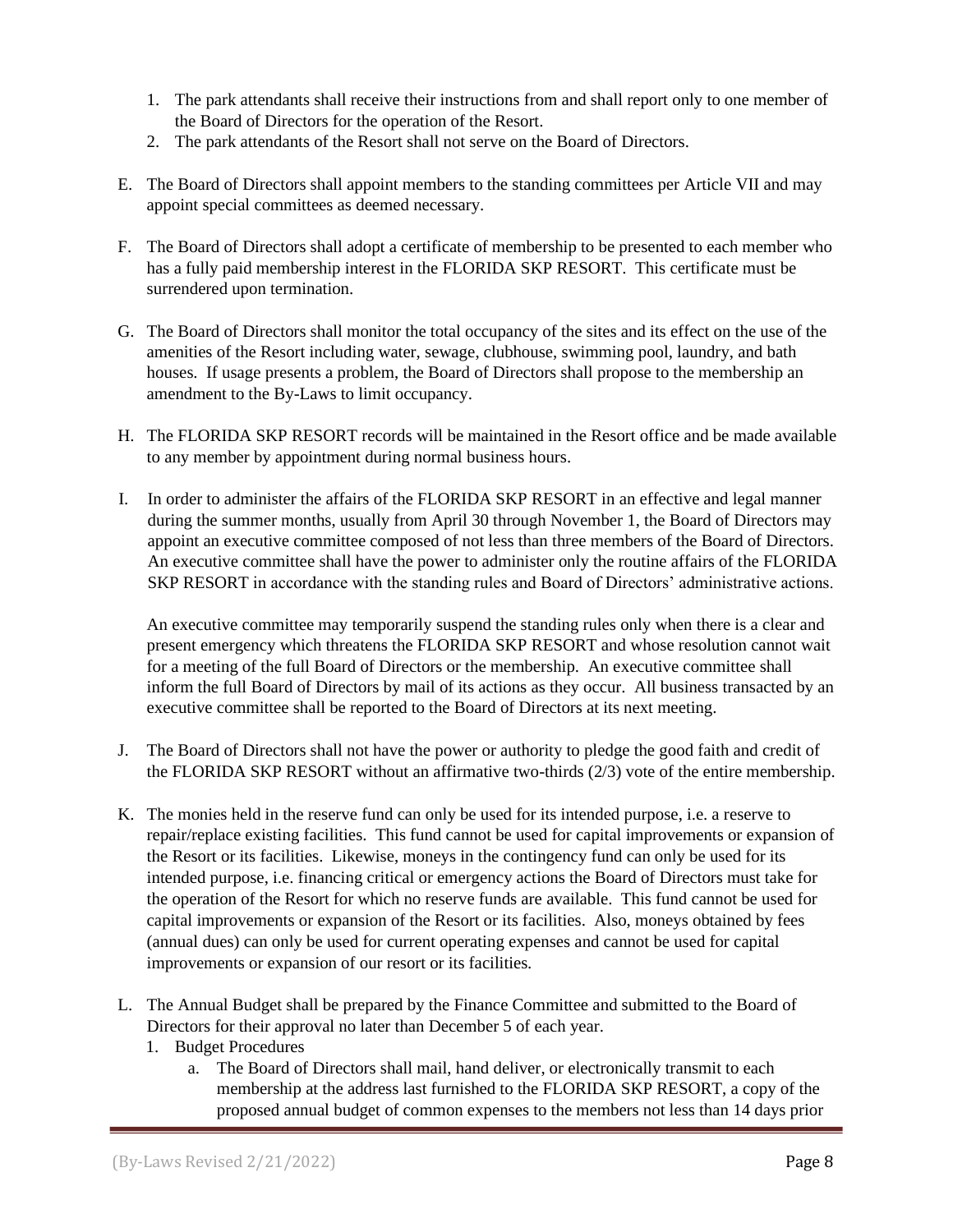to the Board of Directors meeting at which the budget will be considered. Evidence of compliance with this 14-day notice must be made by the Resort secretary or Resort representative providing notice of the meeting and filed among the official records of the FLORIDA SKP RESORT. The meeting must be open to the members eligible to vote.

- b. If an adopted budget in any fiscal year requires a maintenance fee which exceeds 115 percent of the maintenance fee for the preceding year, the board upon written application of 10 percent of the members eligible to vote, shall call a special meeting of the members within 30 days, upon not less than 10 days' written notice to each member. At the special meeting, members shall consider and enact a budget. The adoption of the budget requires a vote of not less than a majority of all the memberships.
- c. The Board of Directors may, in any event, propose a budget to the members at a meeting of members or by writing, and if the budget or proposed budget is approved by the members at the meeting or by a majority of all members in writing, the budget is adopted. If a meeting of the members has been called and a quorum is not attained or a substitute budget is not adopted by the members, the budget adopted by the board of directors goes into effect as scheduled.
- d. In determining whether a maintenance fee exceeds 115 percent of the maintenance fee for the prior year, any authorized provisions for reasonable reserves for repair or replacement of FLORIDA SKP RESORT property, anticipated expenses by the FLORIDA SKP RESORT which are not anticipated to be incurred on a regular or annual basis, or assessments for betterments to the Resort property must be excluded from computation.

## 2. Annual Budget

- a. The proposed annual budget of common expenses shall be detailed and shall show the amounts budgeted by accounts and expense classifications.
- b. In addition to annual operating expenses, the budget shall include reserve accounts for capital expenditures and deferred maintenance. These accounts shall include, but not be limited to, roof replacement, and pavement resurfacing, regardless of the amount of deferred maintenance expense or replacement cost, and for any other items for which the deferred maintenance expense or replacement cost exceeds \$10,000. The amount to be reserved shall be computed by means of a formula which is based upon estimated remaining useful life and estimated replacement cost or deferred maintenance expense of each reserve item. The FLORIDA SKP RESORT may adjust replacement reserve assessments annually to take into account any changes in estimates or extension of the useful life of a reserve item caused by deferred maintenance. This paragraph shall not apply to any budget in which the members of the FLORIDA SKP RESORT, at a duly called meeting of the members, determined for a fiscal year to provide no reserves or reserves less adequate than required by this subsection. If a meeting of the members has been called to determine to provide no reserves, or reserves less adequate than required, and such result is not attained or a quorum is not attained, the reserves as included in the budget shall go into effect.
- c. Reserve funds and any interest accruing thereon shall remain in the reserve account or accounts, and shall be used only for authorized reserve expenditures unless their use for other purposes is approved in advance by a vote of the majority of the members eligible to vote, voting in person or by limited proxy at a duly called meeting of the FLORIDA SKP RESORT.
- M. At the conclusion of the fiscal year, any surplus funds from the operation of the FLORIDA SKP RESORT shall be applied as a credit, pro-rated to the following fiscal year's maintenance fee (membership dues).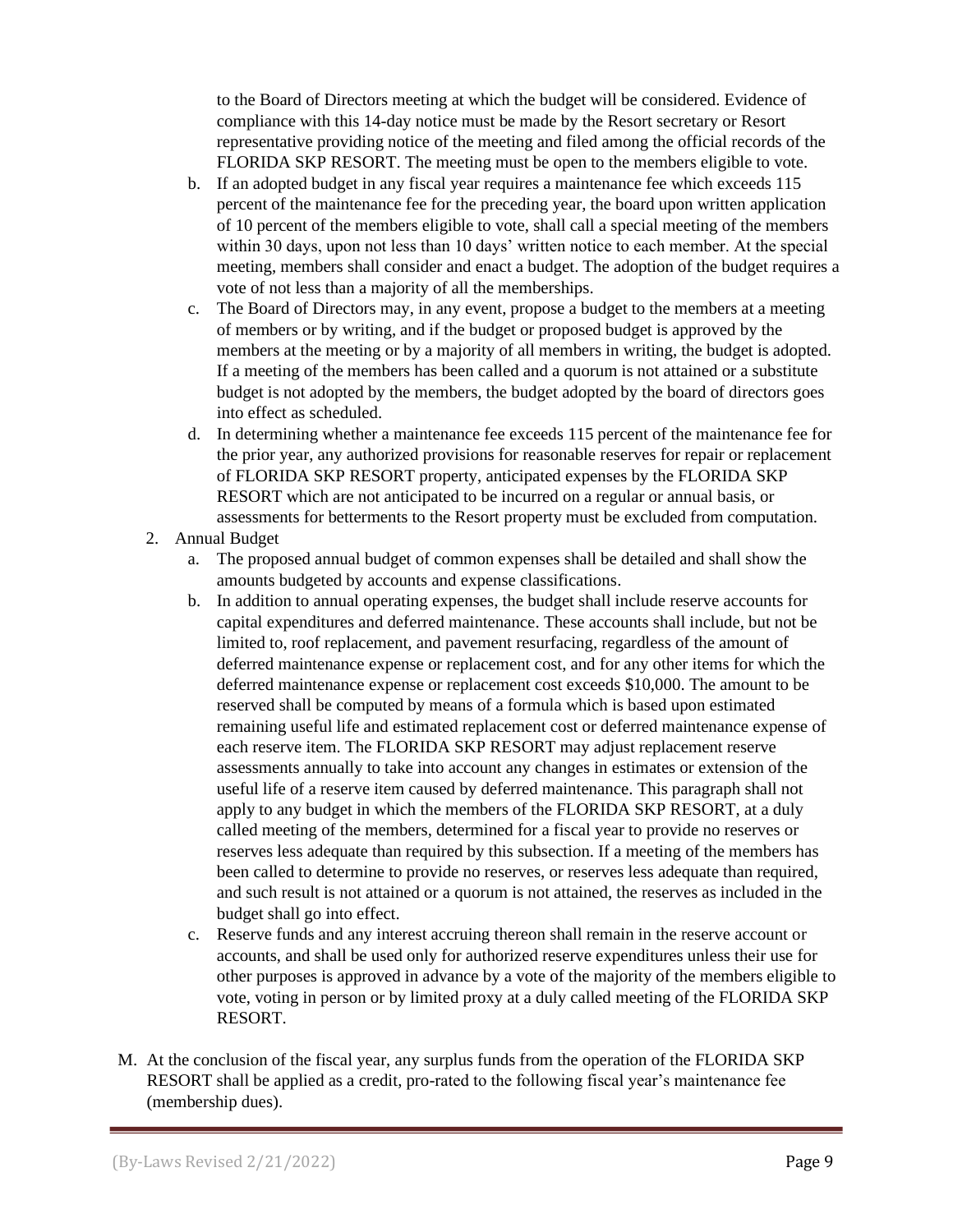N. The Board of Directors shall conduct an occupancy verification that meets the requirements of 24 CFR 100.307.

Section 3: NOMINATIONS AND ELECTIONS

- A. The election of members to the FLORIDA SKP RESORT Board of Directors shall take place at the same time and place as the Annual Meeting.
- B. The first notice of the Annual Meeting/election must be mailed or delivered to each membership at least 60 days prior to the Annual Meeting/election and must contain the correct name and mailing address of the FLORIDA SKP RESORT.
- C. The Board of Directors shall appoint a Search Committee of not less than three (3) members. The committee should make every effort to assure a sufficient number of qualified candidates for the Board of Directors. Members of this Search Committee shall also serve as the Elections Committee. The Search Committee and by extension, the Elections Committee membership shall not include any of the following persons or their spouses or other person sharing a membership with them:
	- 1. Current Board Members
	- 2. Officers
	- 3. Candidates for the Board
- D. Any member desiring to be a candidate for the Board of Directors must nominate themselves by giving written notice to the secretary not less than 40 days before a scheduled election. If elected, the member will be expected to attend the Board of Directors meetings between November 1 and April 30.
- E. Any eligible member may vote for candidates for the Board of Directors by written ballot which may be mailed or otherwise returned to the resort. The ballot, instructions, and return procedures will be included in the mail out for the Annual Meeting.
- F. Upon the timely request of a candidate as set forth in this paragraph, the FLORIDA SKP RESORT shall include, with the second notice of election described below, a copy of an information sheet which describes the candidate's background, education, and qualifications. The information contained therein shall not exceed one side of the sheet, which shall be no larger than 8 1/2 inches by 11 inches. Any candidate desiring the FLORIDA SKP RESORT to mail or personally deliver copies of an information sheet to the eligible voters must furnish the information sheet to the FLORIDA SKP RESORT not less than 40 days before the election. The Resort shall not edit, alter, or otherwise modify the content of the information sheet. The original copy provided by the candidate shall become part of the official records of the FLORIDA SKP RESORT.
- G. The FLORIDA SKP RESORT shall mail or deliver to the eligible voters at the addresses listed in the official records a second notice of the election no less than 35 days prior to the election. The second notice shall contain a ballot and any information sheets timely submitted by the candidates. The second notice and accompanying documents shall not contain any communication by the board which endorses, disapproves, or otherwise comments on any candidate.
	- 1. Balloting is not necessary to fill any vacancy unless there are more eligible candidates than there are vacancies.
	- 2. The ballot shall indicate in alphabetical order by surname, each and every member who desires to be a candidate for the board of directors and who gave written notice to the FLORIDA SKP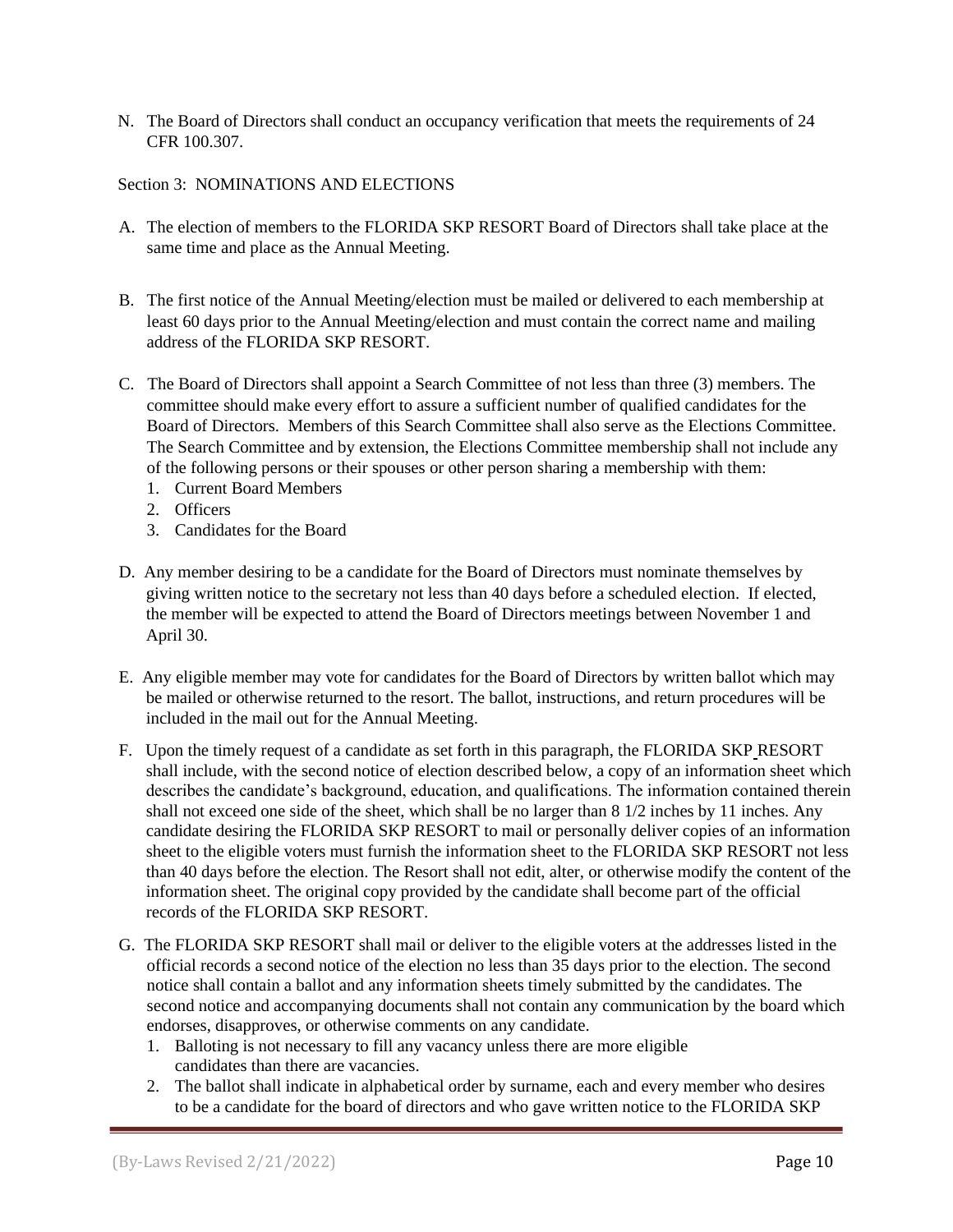RESORT not less than 40 days before a scheduled election, unless such person has withdrawn his or her candidacy in writing prior to the mailing of the ballot. No ballot shall indicate which candidate or candidates are incumbents on the board. No write-in candidates shall be permitted. No ballot shall provide a space for the signature of or any other means of identifying a voter.

- 3. Accompanying the ballot shall be an outer return envelope addressed to the FLORIDA SKP RESORT Secretary and a smaller inner envelope in which the ballot shall be placed. The exterior of the outer envelope shall indicate the name of the voter, the site number of the voter, and shall contain a signature space for the voter.
- 4. Descriptions and explanations of any proposals, assessments, or other matters to be voted on by the membership, if any*,* along with proxy forms, shall also be included in the second notice mailout.
- 5. Each membership is entitled to one vote per candidate and one vote per proposal*.* Once the election ballot is filled out, the voter shall place the completed election ballot in the inner smaller envelope and seal the envelope. Nothing else shall be placed in the inner envelope. The inner envelope shall be placed within the outer larger envelope along with the completed proxies for any additional proposals if the member desires to use a proxy, and the outer envelope shall then be sealed. Each inner envelope shall contain only one election ballot. The voter shall sign the exterior of the outer envelope in the space provided for such signature. The envelope shall either be mailed or hand delivered to the FLORIDA SKP RESORT. Upon receipt by the FLORIDA SKP RESORT, no ballot may be rescinded or changed.
- 6. Envelopes containing ballots received by the FLORIDA SKP RESORT shall be retained and collected by the FLORIDA SKP RESORT Secretary and shall not be opened except in the manner and at the time provided herein.
- 7. Any envelopes containing ballots shall be transported to the location of the duly called meeting of the members. Each envelope and ballot shall be handled in the following manner:
	- a. After the mail delivery on the Saturday prior to the annual meeting, the signature and site number on the outer envelope shall be checked against the list of qualified voters by the Election Committee. The voters shall be checked off on the list as having voted. Any exterior envelope not signed by the eligible voter shall be marked "Disregarded" or with words of similar import, and any ballots contained therein shall not be counted. Outer envelopes may be opened and placed in a receptacle. Any proxies shall be separated from inner envelopes containing ballots and placed in separate receptacles to be kept ia a secure location until the Annual Meeting.
	- b. As the first order of business at the Annual Meeting, ballots cast at the meeting shall be collected. The ballots and envelopes shall then be handled by the Election Committee as stated in Paragraph a above. The business of the meeting may continue during this process.
	- c. Regardless of whether a quorum is present, provided ballots from at least 20% of all elegible voters have been reseived, inner envelopes shall be opened at the Annual Meeting. Upon the commencement of the opening of the inner envelopes the polls shall be closed, and no more ballots shall be accepted. The inner envelopes shall be opened and the ballots shall be removed and counted in the presence of any members who wish to observe. Any inner envelope containing more than one ballot shall be marked "Disregarded," or with words of similar import, and any ballots contained therein shall not be counted. All envelopes and ballots, whether disregarded or not, shall be retained with the official records of the FLORIDA SKP RESORT.
- H. Candidates receiving the highest number of votes, in declining order, shall be elected first, to fill available seats for two (2) year terms and secondly to fill any mid-term vacancies.
- I. If two or more candidates for the same position receive the same number of votes, which would result in one or more candidates not serving or serving a lesser period of time, the FLORIDA SKP RESORT shall conduct a runoff election in accordance with the procedures set forth herein. Within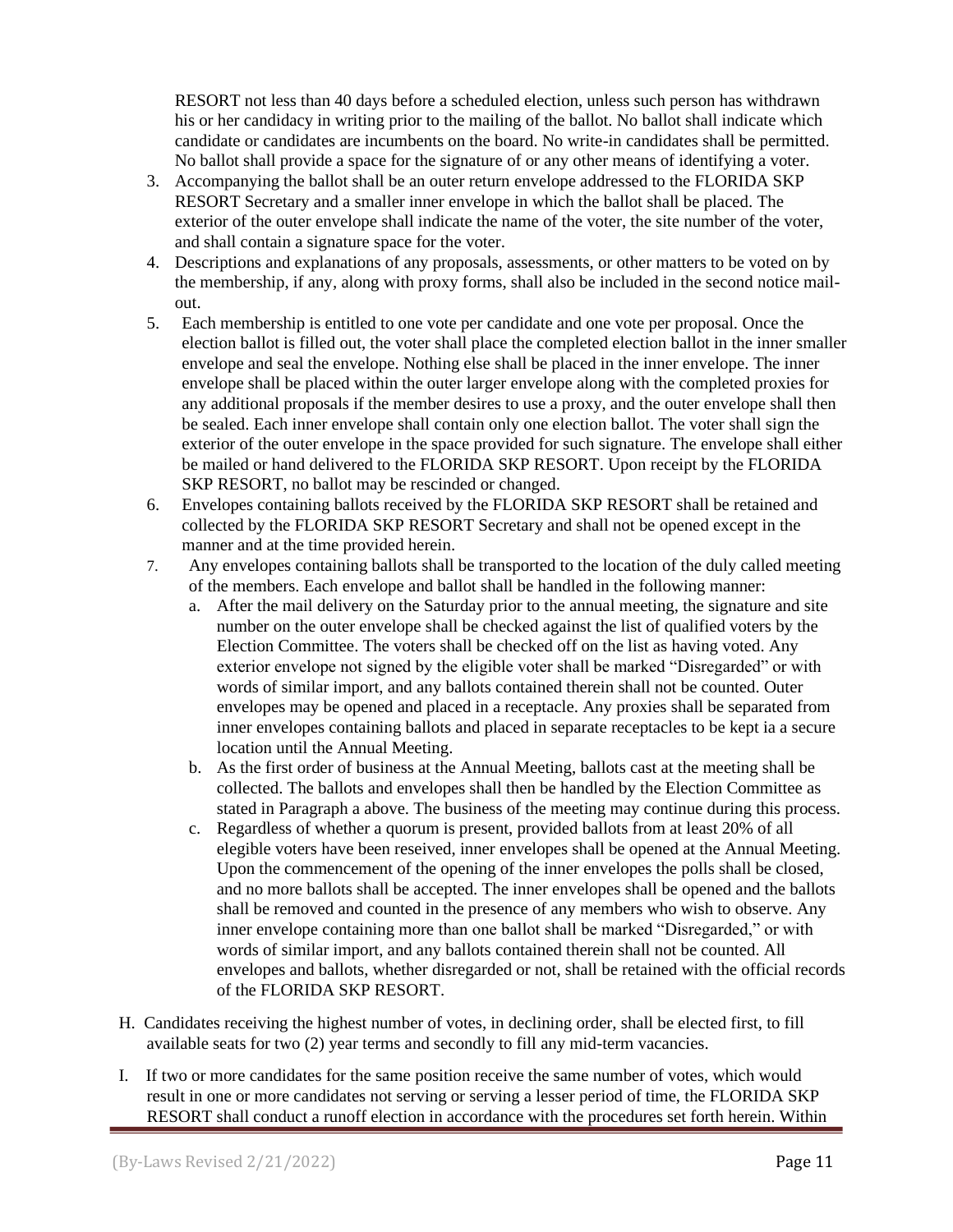7 days of the date of the election at which the tie vote occurred, the board shall mail or personally deliver to the voters, a notice of a runoff election. The only candidates eligible for the runoff election are the candidates who received the tie vote at the previous election. The notice shall inform the voters of the date scheduled for the runoff election to occur, and shall include a ballot conforming to the requirements of the FLORIDA SKP RESORT Bylaws, and shall include copies of any candidate information sheets previously submitted by those candidates to the FLORIDA SKP RESORT. The runoff election must be held not less than 21 days, nor more than 30 days, after the date of the election at which the tie vote occurred.

## Section 4: MEETINGS

- A. Regular Meetings
	- 1. The Board of Directors shall meet within twenty-four hours after the end of the annual election meeting for the purpose of electing officers.
	- 2. The Board of Directors shall meet two (2) or more times each year.
		- a. Dates are at the discretion of the Board of Directors.
		- b. The Board of Directors shall hold executive sessions only for
			- 1.The purpose of electing officers of the Board of Directors per Article V, Section 4, Paragraph A1.
			- 2.The purpose of discussing personnel matters and proposed or pending litigation.
		- c. The Board of Directors shall not take action on any business while in executive session except as defined in Paragraph 2. b.1. above.
- B. Special Meetings
	- 1. A special meeting of the Board of Directors may be called by any member of the Board of Directors and approved by any two or more other Directors.
	- 2. The time and place of a special meeting shall be determined by the Board of Directors.
- C. Notification of Meetings
	- 1. Special meetings shall require that prior written notice be given to each Director as to the time and place of each Board of Directors' meeting. Such notice shall be given by personal delivery, first-class mail or telegram. Such notice shall also state the purpose of the meeting.
	- 2. In the case of special meetings held at the Resort, notice shall be posted publicly at least two (2) days prior to the scheduled meeting.
	- 3. Notice of a called meeting need not be given to any Director who signs a waiver of prior notice, either before or after the meeting. Attendance of a Director at a meeting shall constitute a waiver of notice of such meeting and a waiver of any and all objections to the time and place of the meeting, or the manner in which it has been called, except when a Director states any such objections at the start of a meeting.
	- 4. Notice by electronic mail. Any notice required to be given Directors may be given by electronic mail to any Director who has consented to such method of delivery in writing. Consent may be withdrawn in writing or by electronic mail at any time but such withdrawal shall not affect the validity of a notice already sent.
- D. A majority of the Board of Directors shall constitute a quorum at any meeting of the Board of Directors and shall continue through until adjournment.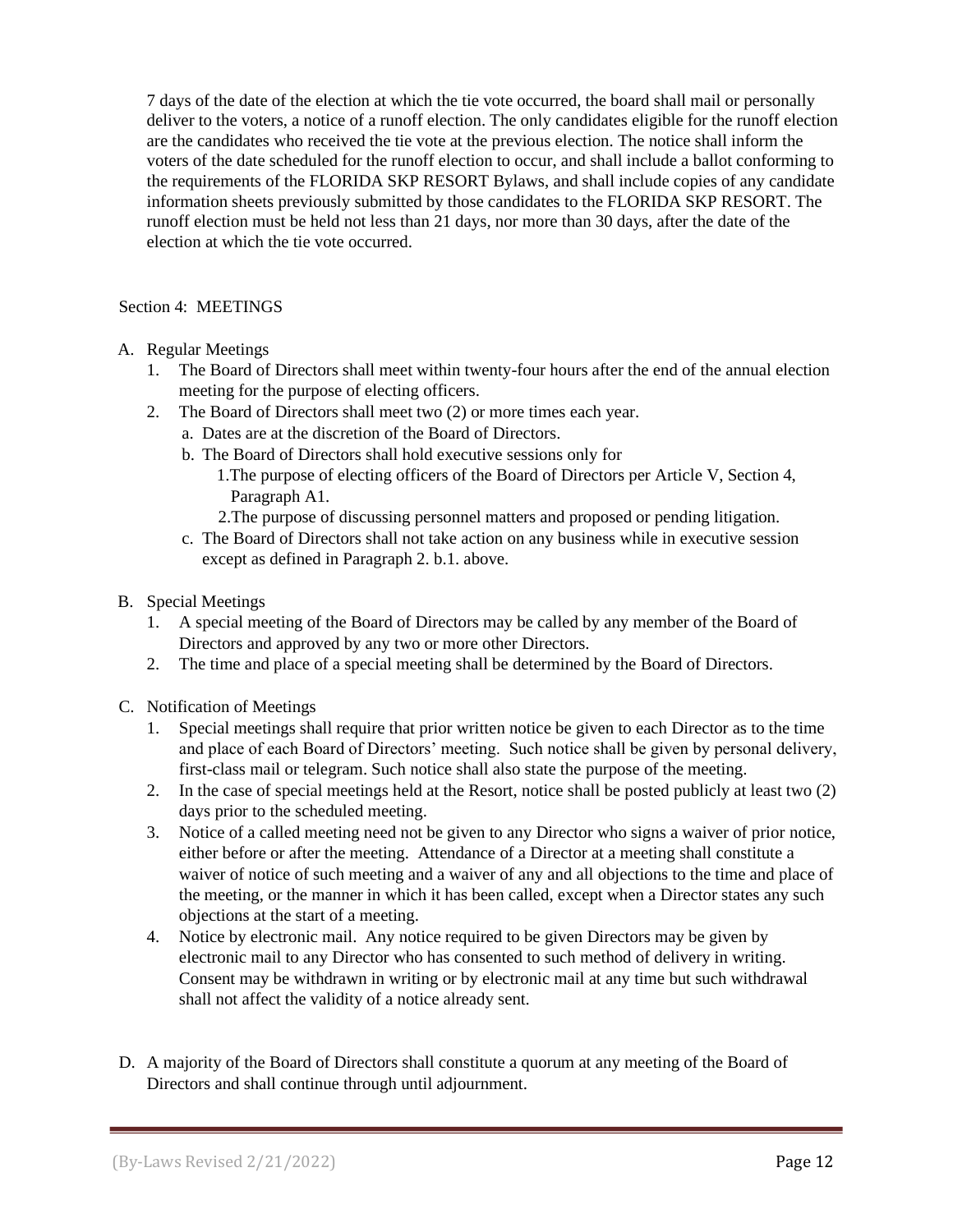- E. A majority of the Directors present, whether or not a quorum exists, may adjourn any meeting of the Board of Directors to another time and place. Notice of the time and place scheduled for any such meeting shall be given to any Directors who were not present at the time of adjournment.
- F. Board of Directors may attend meetings electronically as long as participants can hear and be heard.

## Section 5: ELECTION OF OFFICERS

- A. The Board of Directors shall elect: President, Vice President, Secretary, Treasurer, Assistant Treasurer, and any other officer the Board of Directors may decide. Elected Board of Directors members will be expected to serve as officers to the Board of Directors as needed. No Board of Directors member shall be required to hold more than one officer position.
- B. An officer may resign or be dismissed by majority vote of the Board of Directors.
- C. Any vacancy of an office will be filled by the Board of Directors for the remainder of that term of office. All officers of the FLORIDA SKP RESORT shall be members of the Board of Directors.

## Section 6: DUTIES OF OFFICERS AND/OR BOARD MEMBERS

- A. PRESIDENT Preside at all meetings of the FLORIDA SKP RESORT, assign duties, co-ordinate and represent the FLORIDA SKP RESORT with the SKP National Organization as is required.
- B. VICE PRESIDENT Preside at meetings of the FLORIDA SKP RESORT in the absence of the President.
- C. SECRETARY Take minutes of the meetings, keep record of all meetings in corporate minute book, file State and Federal reports as required, distribute copies of minutes to Board of Directors' members, issue Certificates of Membership to fully paid members, do all general secretarial duties of the Board of Directors and shall be the official custodian of the Corporate Records and Seal.

## D. TREASURER –

- 1. Receive and hold all monies of the corporation.
- 2. Maintain financial records in accordance with generally accepted accounting practice.
- 3. Provide a copy of the closing financial statement for the previous fiscal year at the annual meeting, and provide other financial statements as requested by the Board of Directors.
- 4. Conduct the office of the Treasurer in accordance with procedures set forth by the Board of Directors.
- E. ASSISTANT TREASURER Assist in the bookkeeping and record keeping, learning all aspects of the position of Treasurer and perform the duties of Treasurer on the occasion of the Treasurer's inability to serve.
- F. BOARD OF DIRECTORS' MEMBERS AT LARGE Assist where needed.

## G. DUTY OF ALL OUTGOING BOARD MEMBERS AND/OR OFFICERS

1. The duty of all outgoing Board of Directors members shall be to act as consultants to their replacements for not more than a thirty (30) day period (or less if deemed appropriate by the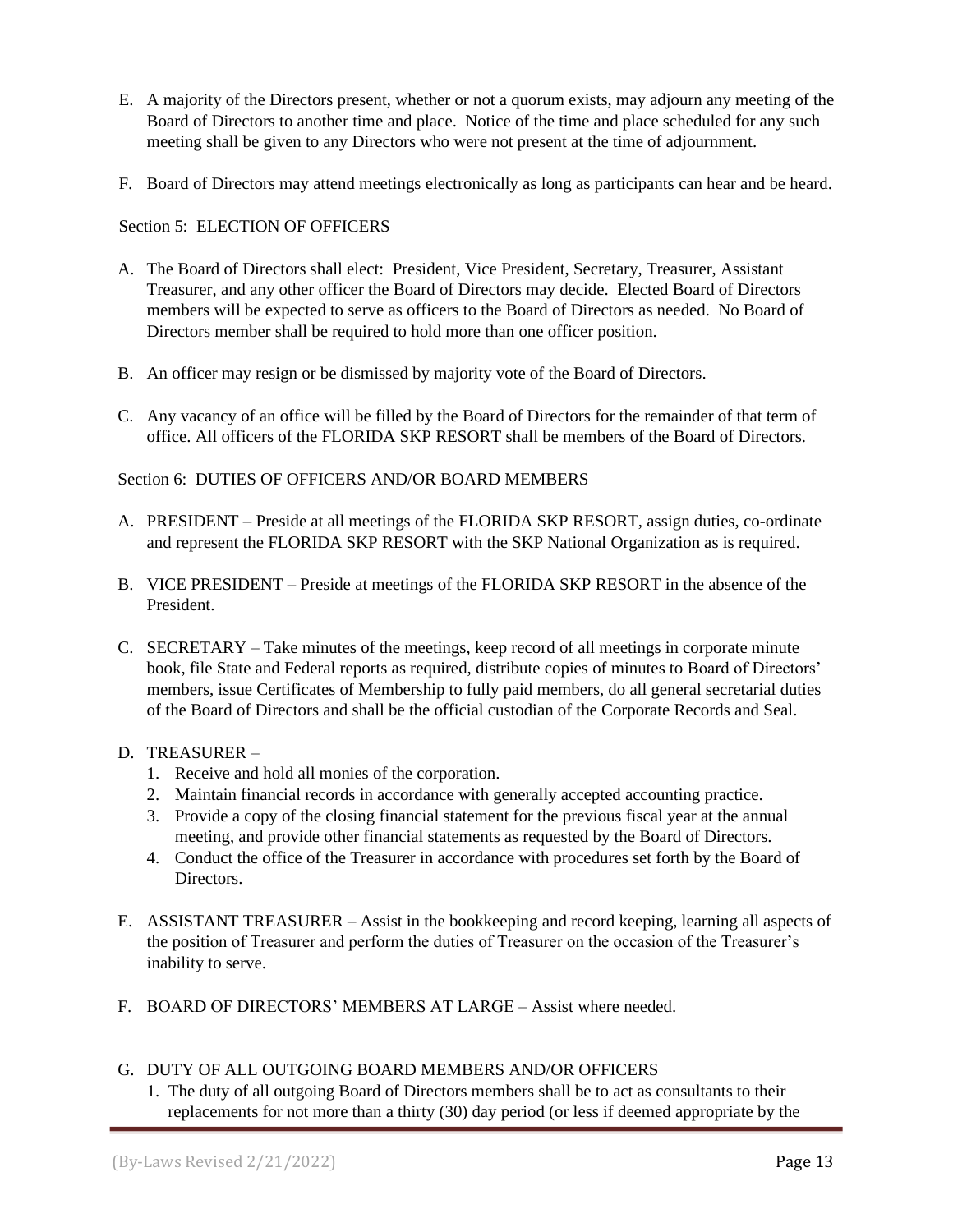newly elected member to the Board position.) During such period the outgoing Board Member shall no longer have a vote or input to the then active Board of Directors.

2. The outgoing Secretary shall be responsible for "Minutes" of the annual meeting at which he/she last sits as active holder of that position. Incoming Secretary shall assist with the help of the secretarial pool.

### Article VI - INDEMNIFICATIONS

- A. Each Director, officer, park attendant serving as such, shall be indemnified by the FLORIDA SKP RESORT against any and all claims of liabilities to which he/she shall become subject by reason of serving or having served as a Director, officer, park attendant, or by reason of any action alleged to have been taken, omitted or neglected by him/her as a Director, officer, park attendant. The FLORIDA SKP RESORT shall reimburse each such Director, officer, park attendant for all legal expenses reasonably incurred by him/her in connection with such claim or liability, provided, however, that no such person shall be indemnified against or be reimbursed for any expense incurred in connection with any claim or liability arising out of his/her willful misconduct or gross negligence.
- B. The rights of indemnification herein provided for shall not be exclusive of any rights to which a Director, officer, park attendant may be otherwise entitled by law.

### Article VII – COMMITTEES AND ORGANIZATIONS

### Section 1: STANDING RULES AND DUTIES

#### **Appraisal**

Purpose: Determine the appraised value of member's site

#### **Audit**

Purpose: Make an official inspection of the FLORIDA SKP RESORT accounts and a systematic review or assessment of all financial records

#### **Budget/Finance**

Purpose: Develop proposed Annual Operating and Reserve Budgets for consideration by the Board of Directors, receive and review monthly budget status reports, make recommendations to the Board of Directors if appropriate, and advise the Board on financial procedures

#### **Building Maintenance and Improvements**

Purpose: To make repairs and improvements to FLORIDA SKP RESORT owned buildings and structures at a reasonable cost to the members

#### **By-Laws**

Purpose: Propose amendments to the By-Laws

## **Compliance**

Purpose: Resolve non-compliance issues of members with Standing Rules, By-Laws, and FLORIDA SKP RESORT policies and procedures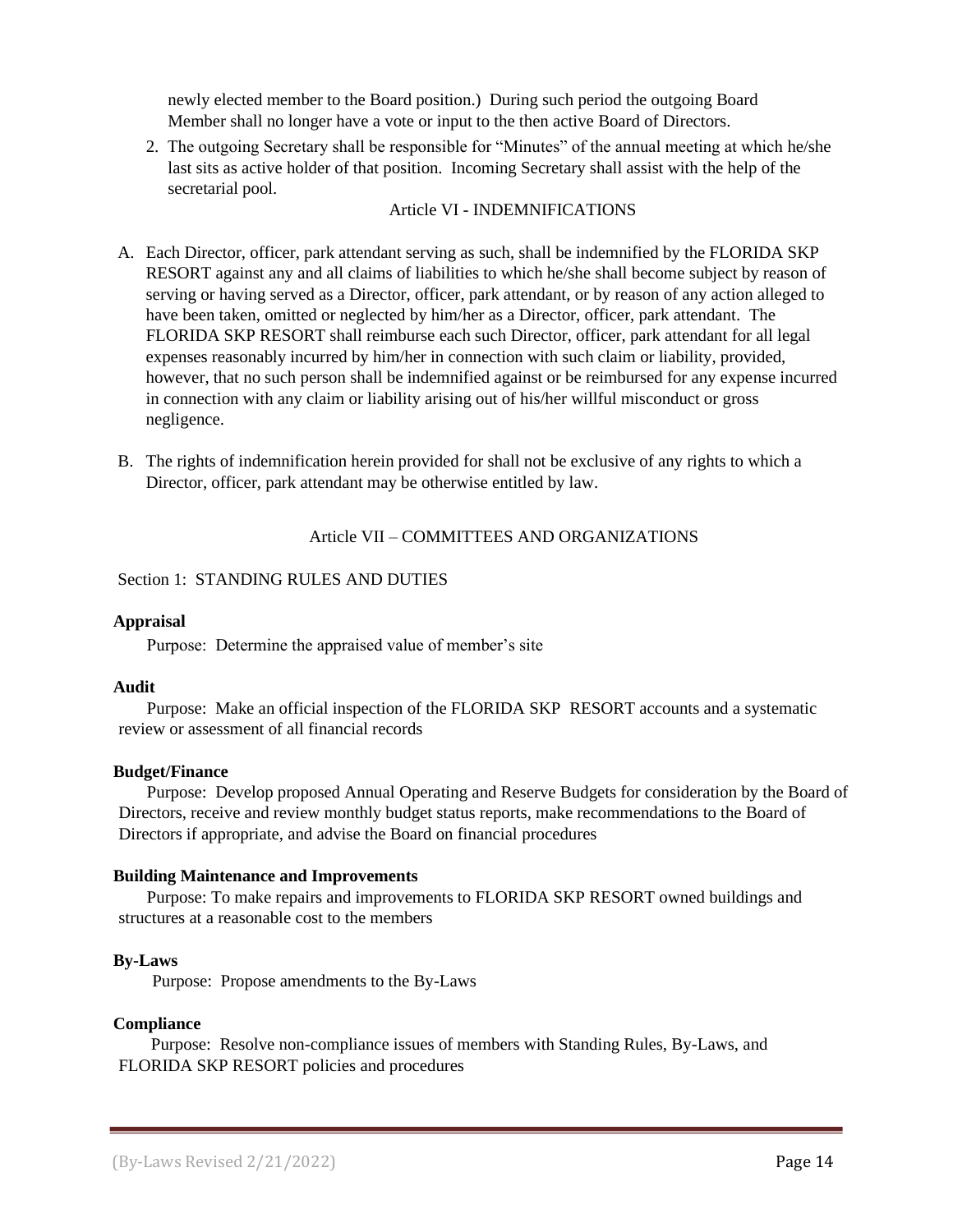### **Computer Systems**

 Purpose: Maintain the FLORIDA SKP RESORT'S Wi-Fi, office computers and web site, as well as provide recommendations to the Board of Directors on all related electronic issues

### **Emergency & Safety**

Purpose: Evaluate safety issues of the FLORIDA SKP RESORT and ensure proper installation and maintenance of related equipment and procedures

### **Equipment Inventory**

Purpose: Maintain list of all inventory for delivery to accountant at year end

### **Equipment Maintenance**

Purpose: Maintain the powered equipment and recommend repair or replacement of said equipment as necessary

### **Grievance**

Purpose: Arbitrate disputes that may arise between members of the FLORIDA SKP RESORT or between members and the FLORIDA SKP RESORT

#### **Insurance**

Purpose: Monitor all insurance coverage to ensure adequate protection and process all claims

### **Landscaping**

 Purpose: Control and maintain the variety of vegetation in the common areas and to advise members as to plantings in the Resort

## **Library**

Purpose: Provide a variety of quality library media tailored to the needs of the FLORIDA SKP RESORT and its visitors in a clean, organized, and quiet atmosphere

#### **Pet**

Purpose: Ensure that the FLORIDA SKP RESORT rules are followed for a safe and friendly atmosphere for pets and their owners

#### **Planning**

Purpose: Provide planning analyses and advice to the FLORIDA SKP RESORT relative to future needs including maintenance or replacement of roads and utilities (electric, water & sewer)

## **Public Relations**

Purpose: Promote our park and events through print, social media, and our website and to ensure communications convey consistent and appropriate information

#### **Search/Elections**

Purpose: Provide a slate of candidates for the Board of Directors, conduct the election of the Board, and count the vote for the proposals to the By-Laws and Standing Rules

## **Secretarial Pool**

Purpose: Assist the Board of Directors and committees with secretarial duties as needed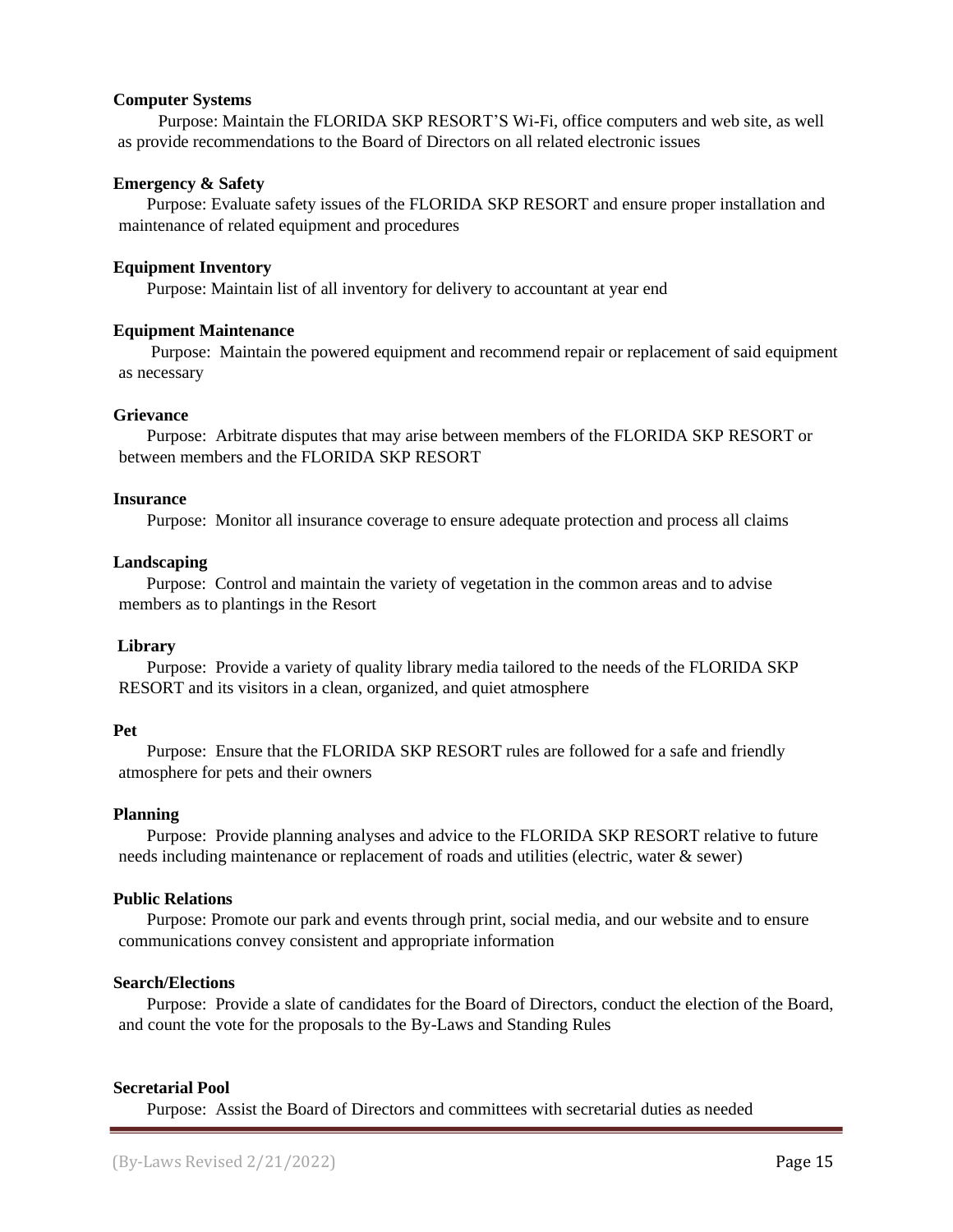## **Standing Rules**

Purpose: Propose operational procedures for Resort management

### **Storage**

Purpose: Manage the storage of the Resort

## **Wait List**

Purpose: Maintain the Wait List, FLORIDA SKP RESORT member Site Exchange List, and the transfer of memberships

## **Zoning**

Purpose: Set guidelines, give directions on construction and improvements of sites, issue FLORIDA SKP RESORT permits, and obtain county permits where necessary

### Section 2: AUXILIARY ORGANIZATIONS

- A. The Board of Directors may establish auxiliary organizations for such purposes as the promotion of hobby interests, social and recreational life, and fund raising.
- B. Auxiliary organizations operate under the jurisdiction of the FLORIDA SKP RESORT Board of Directors. The pursuit of the purpose of an auxiliary organization shall not obligate the FLORIDA SKP RESORT in any way.
- C. Governing documents of auxiliary organizations shall be consistent with the FLORIDA SKP RESORT By-laws and Standing Rules.

## Article VIII - AMENDMENTS

Section 1: GENERAL

- A. Amendments and/or additions to these by-laws must be made in accordance with the "Articles of Incorporation" of the FLORIDA SKP CO-OP**.**
- B. Amendments to these by-laws shall require prior notice. Prior notice shall be construed to mean at least twenty (20) days. The Board of Directors shall obtain a proof of the mailing date such as postmark.
- C. 1. Twenty (20) members may file a petition with the Board of Directors to place a proposed amendment(s) to the By-laws on the Agenda (or Orders of the Day) for the Annual Membership Meeting. The petitioners shall submit the petition to the Board of Directors at least sixty (60) days prior to the Annual Meeting.

 2. A petition shall contain the proposed amendment(s) in writing together with the list of valid member signatures.